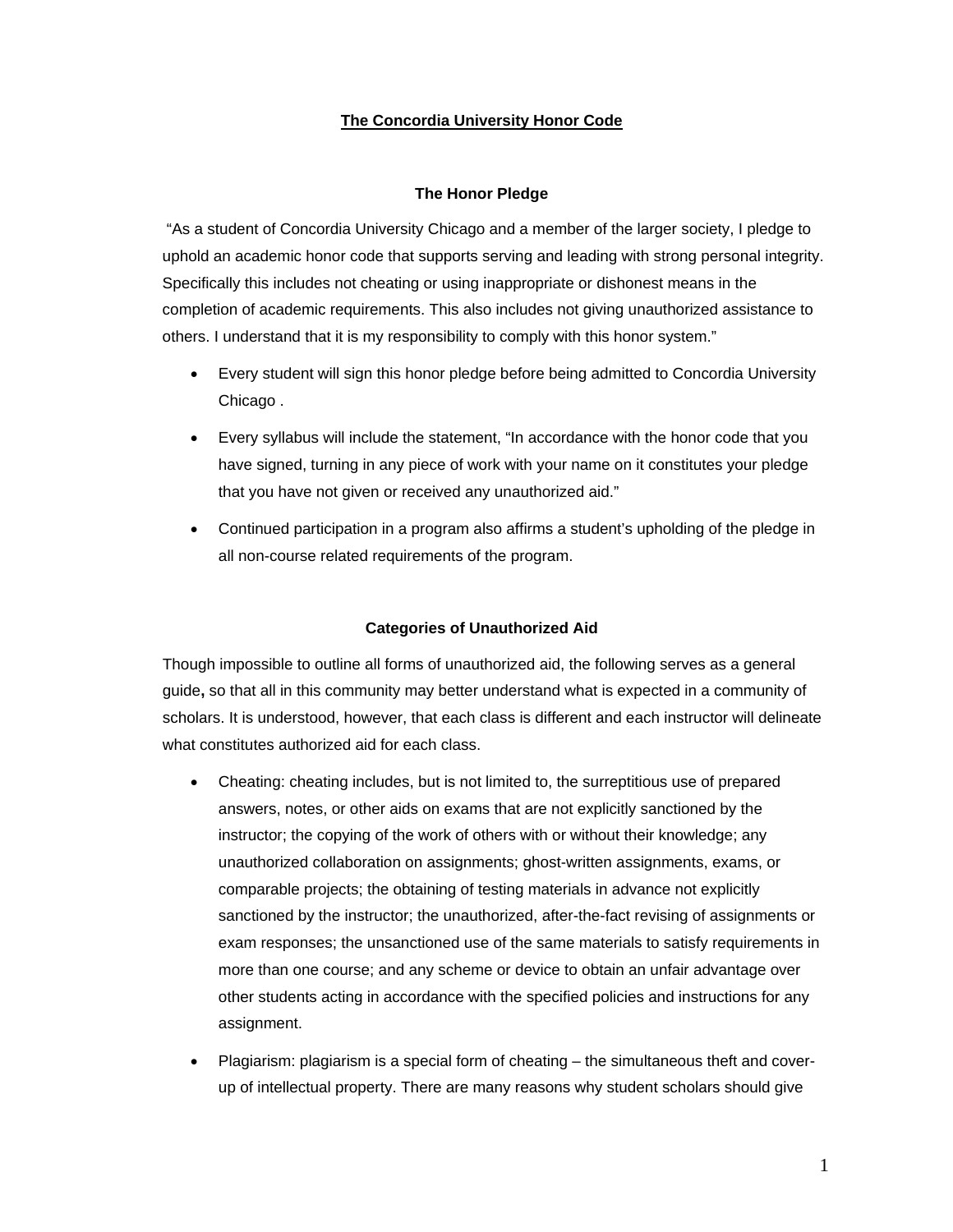credit to the work of others: 1) it shows their gratitude to the efforts of others before them; 2) it provides readers with the opportunity to consult the source to further their own understanding and inquiry into the subject matter; 3) it demonstrates that the author has conscientiously examined the views of others in the field, and 4) it identifies which work is original to the author and which work was reported by someone other than the author. The failure of a student to cite explicitly the source or sources of words, images, and ideas used in any formal work is a breach of integrity. Plagiarism can be willful or careless; certainly the more deliberate and knowing the offense, the greater is its seriousness. Students must use the accepted method of quotation and citation prescribed in the particular course or generally used in the relevant discipline.

- Tampering with Records: a serious form of academic misconduct is any attempt to create, change, or delete records bearing on a student's course evaluation or overall academic performance, whether it be altering written remarks on the evaluation of individual academic tasks, the altering of academic records in the possession of the university faculty, the altering of records connected to university internships, the altering of academic transcripts, and the altering—or entire creation—of letters of recommendation. All media in which records are kept are equally protected.
- Intimidation: in all academic settings, students ought to consider and treat one another as colleagues. An attempt to pressure other students to engage in unethical behavior or to impede their academic progress is academic misconduct. Any attempt to influence university faculty, staff members, or supervisors of internships to engage in unethical behavior or to gain an unfair advantage or dishonest evaluation is likewise academic misconduct.

# **Honor Code Judicial Protocol**

**Step One:** When an infraction is suspected.

- 1. Student response:
	- a. If a student suspects that another student is preparing to or is in the process of some form of academic dishonesty, he/she should, in some way, encourage the student to do the work honestly and with integrity.
	- b. If an act of academic dishonesty comes to the awareness of a student, she/he can go to the instructor of the course or to the Director of the Honor System and report, in writing, the suspected academic dishonesty. This may be done confidentially; only the instructor, the Director of the Honor System, and the members of the Honor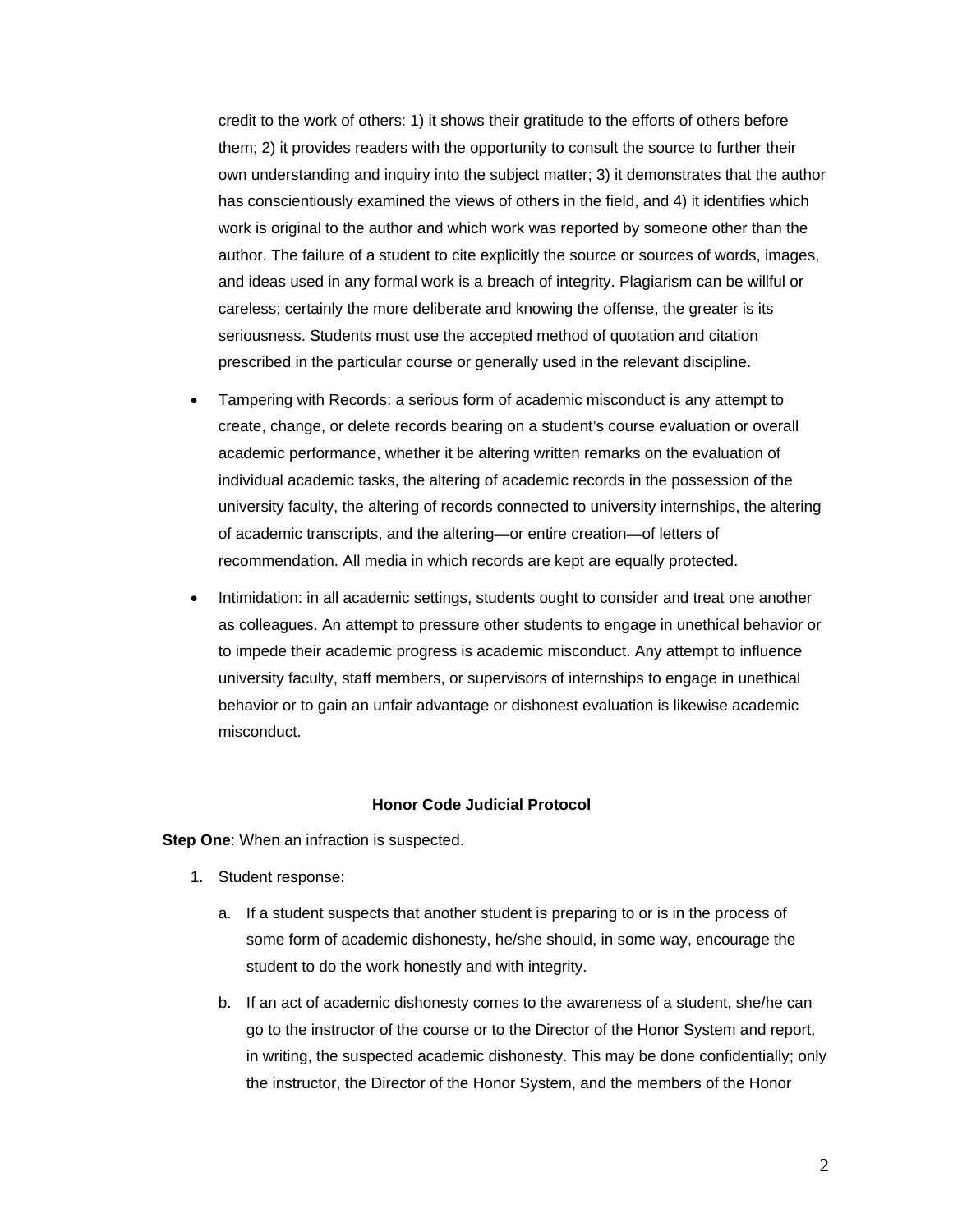Council that work on the incident need to know the identity of the student who reports the incident.

- 2. Faculty Response
	- a. If a faculty member suspects that a violation of the honor code may have occurred, the instructor shall discuss the issue with the student.
	- b. If a violation of the honor code is confirmed and uncontested, the instructor must levy the appropriate academic penalty and immediately report the incident and the penalty levied to the Director of the Honor System.
	- c. If the Director of the Honor System determines that the student has had a prior Honor Code violation, he/she shall take this to the Honor Council for determination of appropriate further sanctions.
	- d. If the student contests the allegation, the cast will proceed to Step Two of the process.
- 3. Violations must be reported no later than 30 days past the end of a semester or, in the event of an incomplete grade, no later than 30 days after the date in which the incomplete grade was removed.

**Step Two:** Once the allegation is reported to the Director of the Honor System for handling by the Honor Council, a letter is sent by registered mail or delivered in person from the Director of the Honor System notifying the student of the allegation(s) as well as the procedure and the rights of the student. The student must respond to this letter within 14 calendar days of the date of the letter. If the student admits to the honor code violation, this case proceeds to step four. If the student does not admit to the honor code violation or does not make a reasonable attempt to respond to the Director, the director will determine if the case should proceed to step three or be dismissed.

**Step Three: Investigation of an Alleged Violation** 

- 1. The honor code director appoints an investigative team that interviews the incident reporter, the accused student, pertinent instructors, and other people as appropriate; gathers other information; and submits a written report to the director. If any members of the investigative team have a dissenting opinion, they may file a minority report.
	- a. If the investigative team determines that there is not sufficient evidence, the director drops the case, all records are shredded, and the alleged student is notified in writing.
	- b. If there is sufficient evidence of an honor code violation, the director proceeds with the case to step four.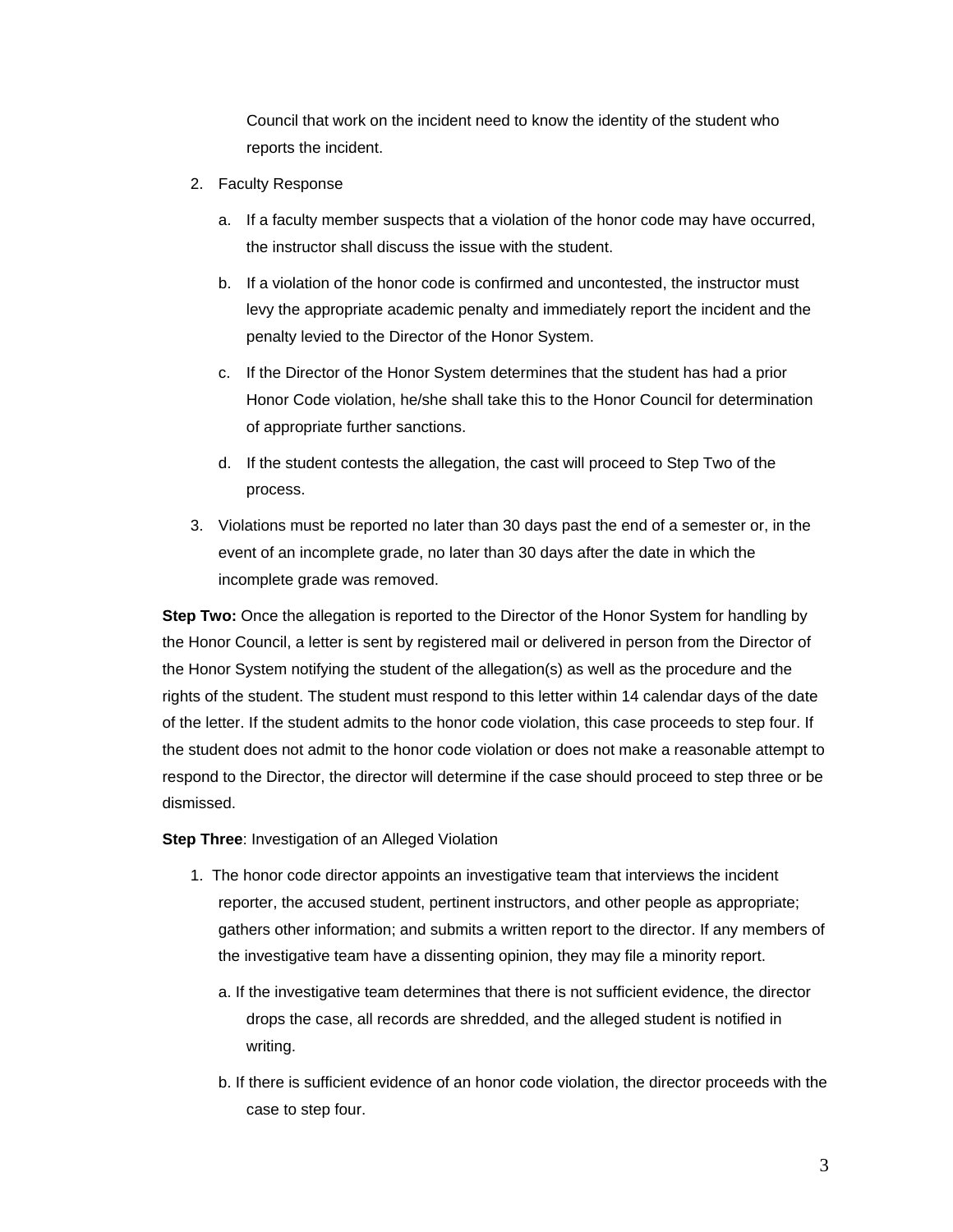#### **Step Four**: Honor Code Panel Procedure

- 1. Undergraduate Honor Panel Membership: the director appoints a panel which consists of the student chair of the investigation team, who chairs the panel as a non-voting member, 3 honor council students, and 2 faculty members. The accused student may opt to bring his or her own advocate to the hearing. This advocate can be a faculty or staff member or another student only but may not be of familial relation.
- 2. University College and Graduate Honor Panel Membership: the director appoints the investigative team chair, who chairs the panel as a non-voting member, and three other faculty members from the appropriate pool.
- 3. The Honor Code Panel reviews all documents and hears from the appropriate individuals, and then deliberates in private with the director. If guilt is found, the director informs the panel of any documented history of academic misconduct by the student and precedents for punishment or procedure that have been set in cases that are similar. The panel then determines the appropriate consequence. If guilt is not found, the case is dropped and all records shredded and expunged. The Director notifies the alleged student in writing of the panel's decision and applied consequences, if any, within 48 hours. All panel decisions are binding to all parties.

#### **Honor Code Violation Consequence Recommendations**

Consequences can range from a formal warning and reprimand to expulsion from the university. Normal consequences should be dealt with based on the number of previous offenses and on the following guideline:

First Offense: Failure of the assignment on which the violation took place.

Second Offense: Failure in the course in which the violation took place.

Third Offense: Failure in the course and suspension from Concordia University.

Fourth Offense: Failure in the course and expulsion from Concordia University.

Should the offense concern something other than an assignment or test, the consequences will be of an analogous nature as determined by the panel.

If the offense is of sufficient seriousness, the panel may enforce a harsher consequence than the guidelines suggest, ranging from moving to the next level of consequence to expulsion. Similarly, if there are mitigating circumstances and the offense appears to be minor and easily correctable, then the consequence could be less than the proscribed normal sanction. The University reserves the right to revoke a degree in the event of a serious honor code violation.